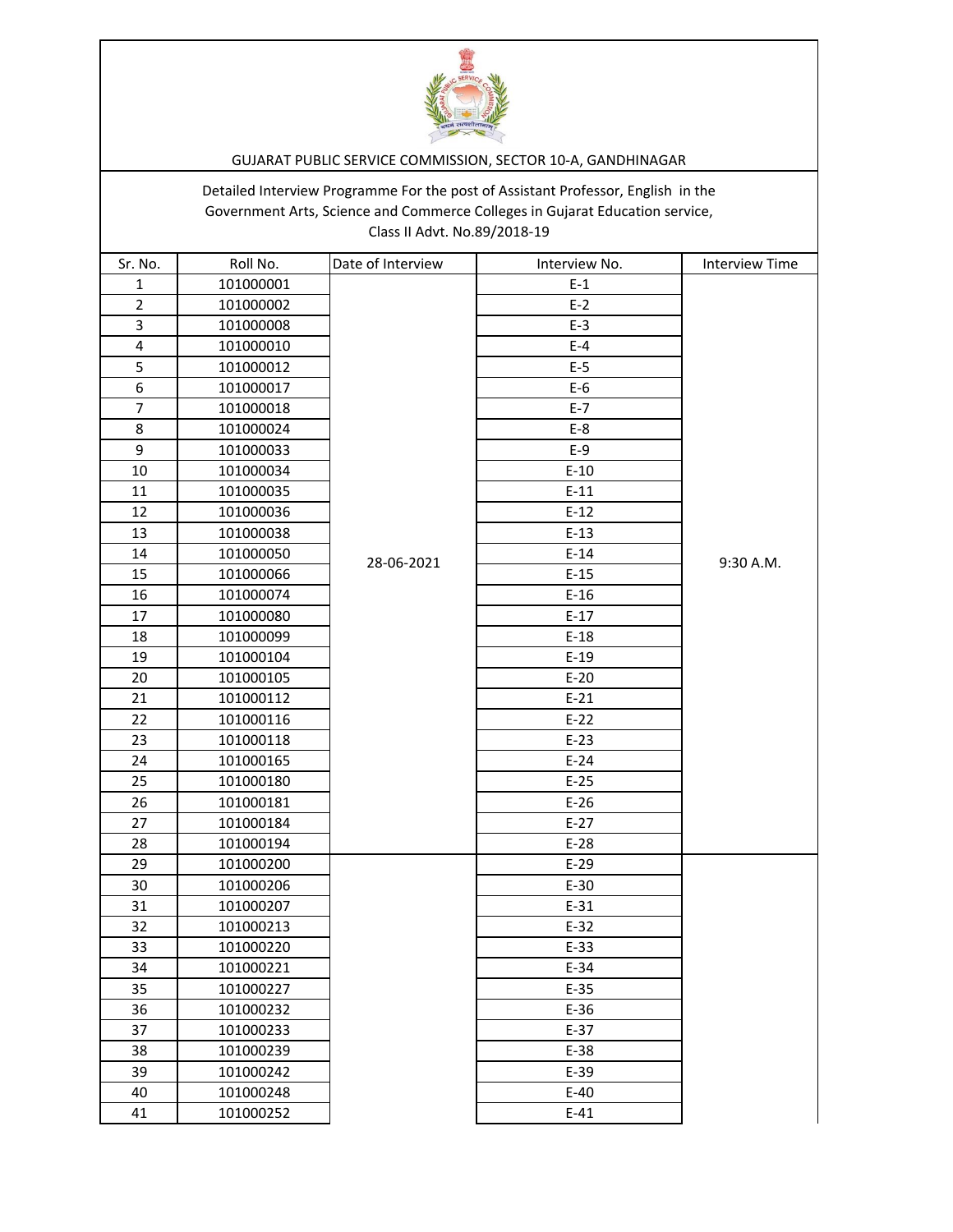| 42 | 101000260 |            | $E-42$   |
|----|-----------|------------|----------|
| 43 | 101000263 |            | $E-43$   |
| 44 | 101000273 |            | $E-44$   |
| 45 | 101000282 |            | $E-45$   |
| 46 | 101000286 | 29-06-2021 | $E-46$   |
| 47 | 101000289 |            | $E-47$   |
| 48 | 101000306 |            | $E-48$   |
| 49 | 101000308 |            | $E-49$   |
| 50 | 101000309 |            | $E-50$   |
| 51 | 101000310 |            | $E-51$   |
| 52 | 101000315 |            | $E-52$   |
| 53 | 101000319 |            | $E-53$   |
| 54 | 101000320 |            | $E-54$   |
| 55 | 101000329 |            | $E-55$   |
| 56 | 101000331 |            | $E-56$   |
| 57 | 101000335 |            | $E-57$   |
| 58 | 101000336 |            | $E-58$   |
| 59 | 101000338 |            | $E-59$   |
| 60 | 101000341 |            | $E-60$   |
| 61 | 101000342 |            | $E-61$   |
| 62 | 101000350 |            | $E-62$   |
| 63 | 101000372 |            | $E-63$   |
| 64 | 101000393 |            | $E-64$   |
| 65 | 101000398 |            | $E-65$   |
| 66 | 101000409 |            | $E-66$   |
| 67 | 101000410 |            | $E-67$   |
| 68 | 101000415 |            | $E-68$   |
| 69 | 101000421 |            | $E-69$   |
| 70 | 101000427 |            | $E-70$   |
| 71 | 101000434 |            | $E-71$   |
| 72 | 101000436 |            | $E-72$   |
| 73 | 101000449 |            | $E-73$   |
| 74 | 101000455 |            | $E-74$   |
| 75 | 101000473 |            | $E-75$   |
| 76 | 101000487 |            | $E-76$   |
| 77 | 101000494 |            | $E - 77$ |
| 78 | 101000498 |            | $E-78$   |
| 79 | 101000501 |            | $E-79$   |
| 80 | 101000504 |            | $E-80$   |
| 81 | 101000505 |            | $E-81$   |
| 82 | 101000509 |            | $E-82$   |
| 83 | 101000517 | 30-06-2021 | $E-83$   |
| 84 | 101000524 |            | $E-84$   |
| 85 | 101000525 |            | $E-85$   |
| 86 | 101000527 |            | $E-86$   |
| 87 | 101000529 |            | $E-87$   |
| 88 | 101000531 |            | $E-88$   |
| 89 | 101000532 |            | $E-89$   |
| 90 | 101000541 |            | $E-90$   |
| 91 | 101000542 |            | $E-91$   |
| 92 | 101000543 |            | $E-92$   |
| 93 | 101000546 |            | $E-93$   |
| 94 | 101000548 |            | $E-94$   |
|    |           |            |          |

| $E-42$ |           |
|--------|-----------|
| $E-43$ |           |
| $E-44$ |           |
| $E-45$ |           |
| $E-46$ | 9:30 A.M. |
| $E-47$ |           |
| $E-48$ |           |
| $E-49$ |           |
| $E-50$ |           |
| $E-51$ |           |
| $E-52$ |           |
| $E-53$ |           |
| $E-54$ |           |
| $E-55$ |           |
| $E-56$ |           |
| $E-57$ |           |
| $E-58$ |           |
| $E-59$ |           |
| $E-60$ |           |
| $E-61$ |           |
| $E-62$ |           |
| $E-63$ |           |
| $E-64$ |           |
| $E-65$ |           |
| E-66   |           |
| $E-67$ |           |
| $E-68$ |           |
| $E-69$ |           |
| $E-70$ |           |
| $E-71$ |           |
| $E-72$ |           |
| $E-73$ |           |
| $E-74$ |           |
| $E-75$ |           |
| $E-76$ |           |
| $E-77$ |           |
| $E-78$ |           |
| $E-79$ |           |
| $E-80$ |           |
| $E-81$ |           |
| $E-82$ | 9:30 A.M. |
| E-83   |           |
| $E-84$ |           |
| $E-85$ |           |
| $E-86$ |           |
| $E-87$ |           |
| E-88   |           |
| E-89   |           |
| $E-90$ |           |
| $E-91$ |           |
| $E-92$ |           |
| E-93   |           |
| $E-94$ |           |
|        |           |